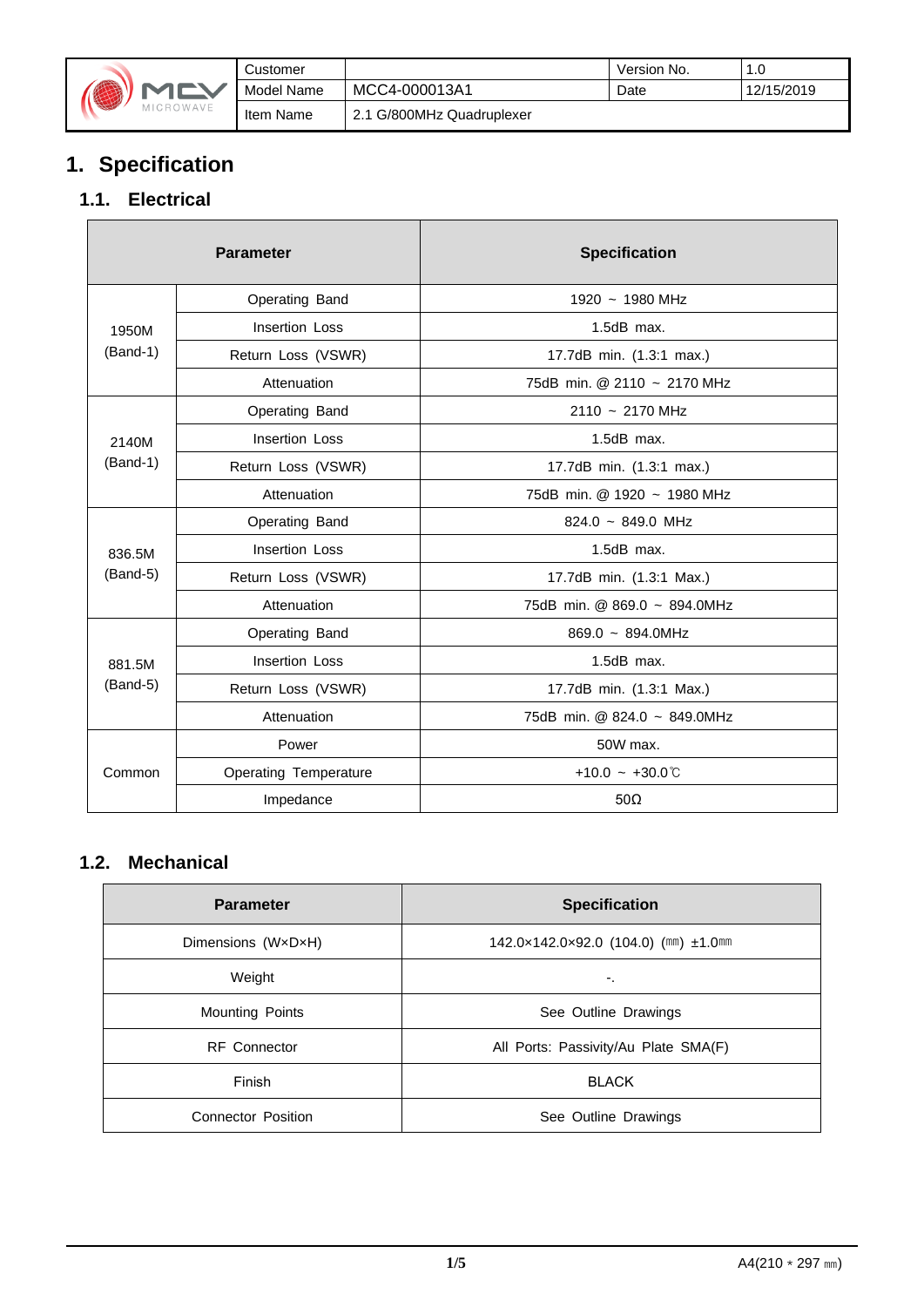|  | MICROWAVE |
|--|-----------|
|--|-----------|

|    | Customer   |                           | Version No. | 1          |
|----|------------|---------------------------|-------------|------------|
| ╲  | Model Name | MCC4-000013A1             | Date        | 12/15/2019 |
| VE | Item Name  | 2.1 G/800MHz Quadruplexer |             |            |

## **2. Simulation Data**

#### **2.1. I/L & R/L & Attenuation\_FULL**



**2.2. I/L & R/L & Attenuation\_2.1G**

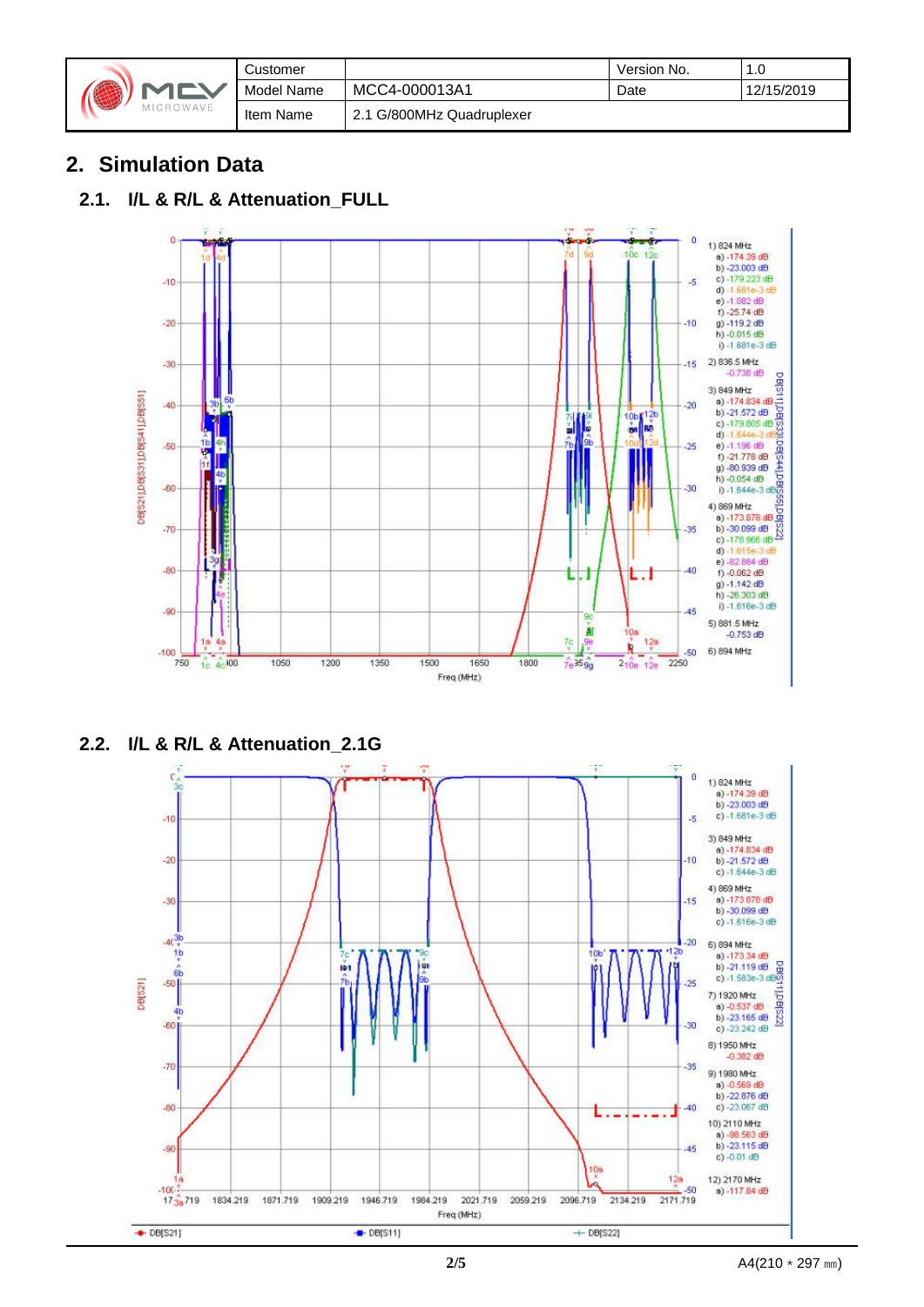

**2.3. I/L & R/L & Attenuation\_800M**

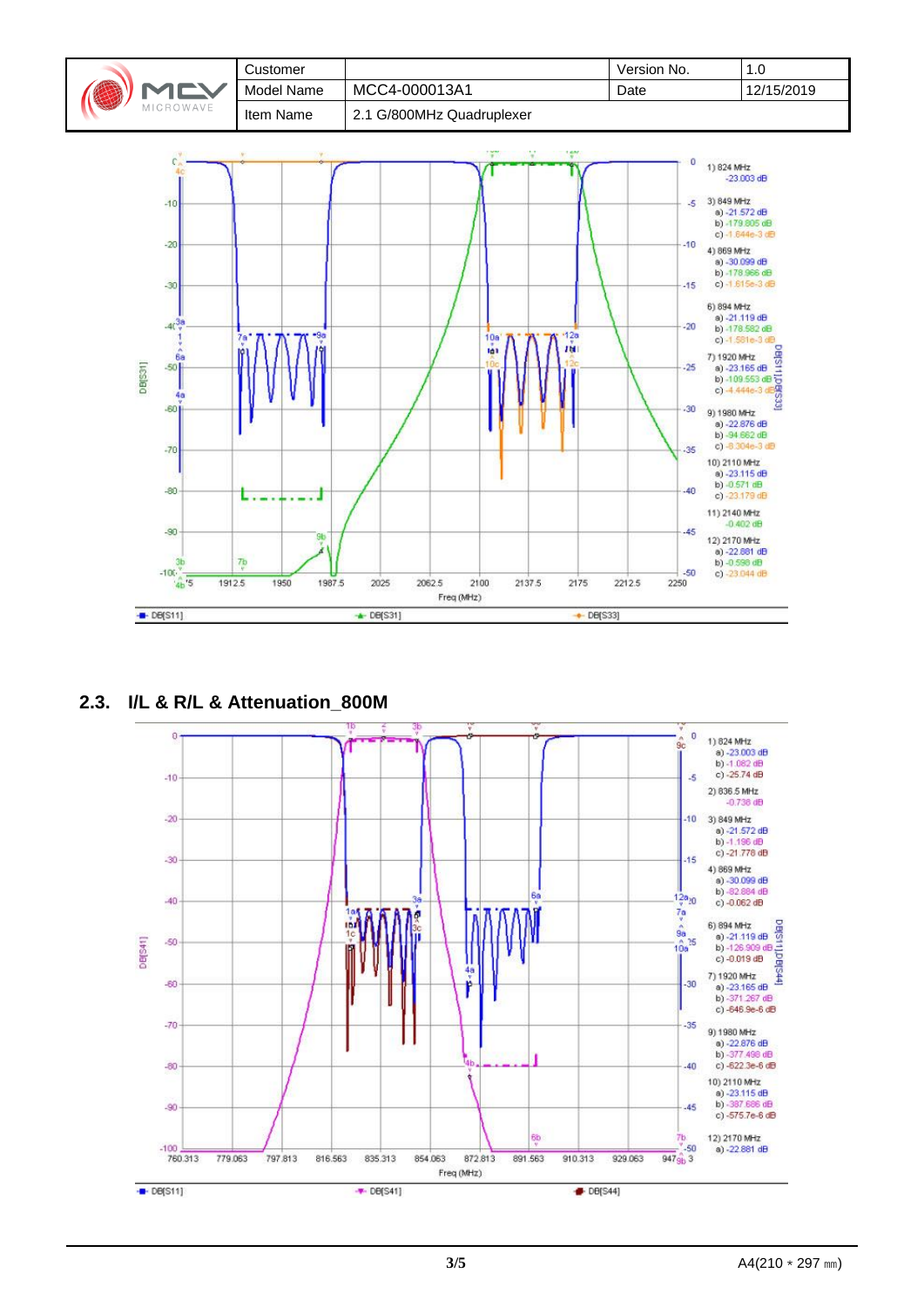